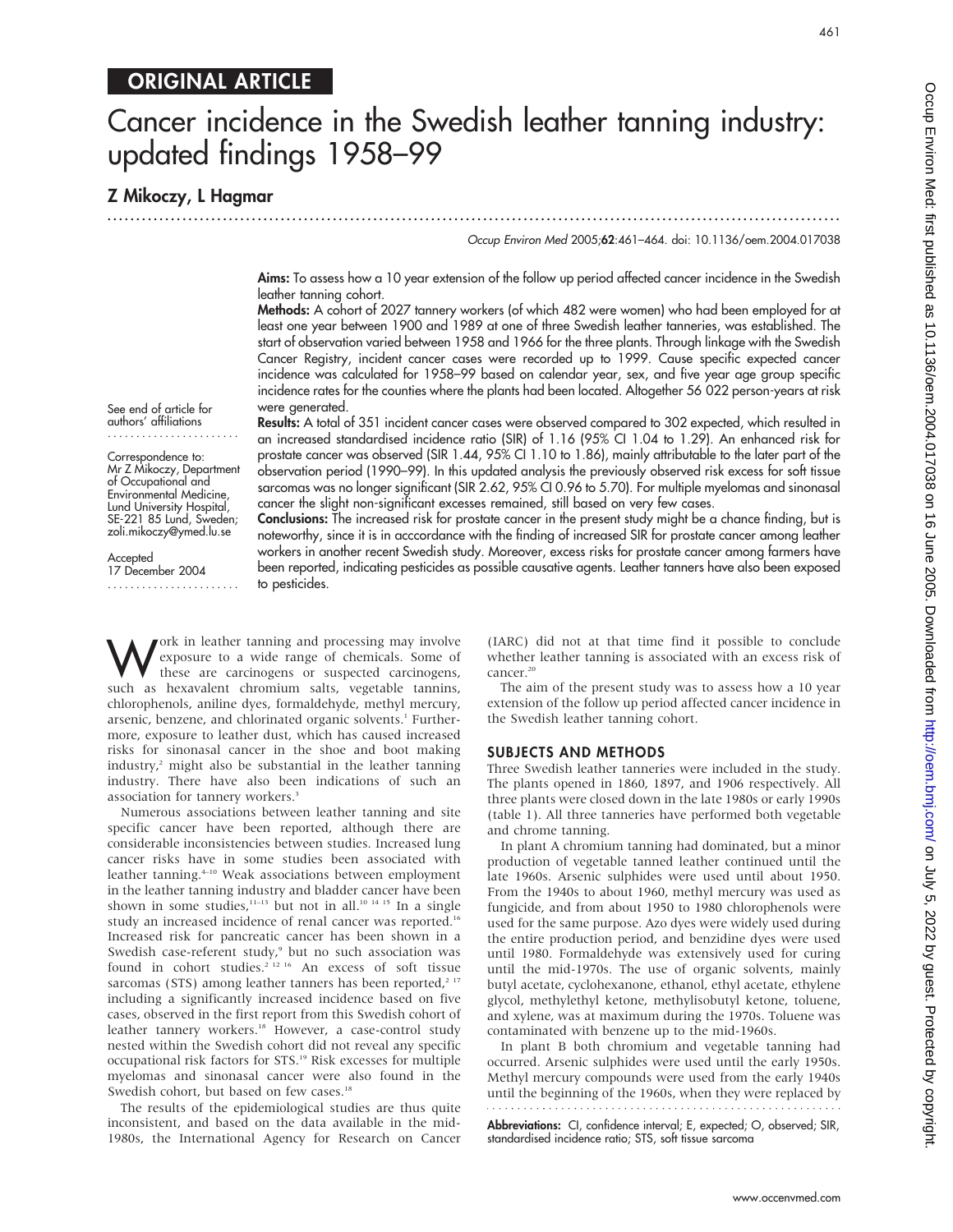## Main messages

- There was a slight overall increased risk for cancer among Swedish leather tannery workers.
- The increase in prostate cancer incidence might be a chance finding, but is noteworthy because it is in accordance with findings in a recent Swedish study.
- Numerical but non-significant increases in incidence were observed for soft tissue sarcomas, multiple myeloma, and sinonasal cancer.

chlorophenols that were used until about 1980. The use of organic solvents (petrol contaminated with benzene, trichloroethylene, and 1,1,1-trichloroethane) for degreasing of skin was considerably decreased during the 1980s. Azo and benzidine dyes were used for skin colouring. Formaldehyde curing was in use until 1975.

In plant C the dominating product until 1960 was vegetable tanned sole leather. During the first half of the 1960s, the production changed to chrome tanned, coloured nappas, which lead to an increased consumption of organic solvents for coatings. Methyl mercury was used as a fungicide in the tanning process until the mid-1950s, when it was replaced by chlorophenols that were in use until 1979. Azo and benzidine dyes were used for skin colouring. A more detailed description of the plant specific production and exposures has been given in a previous publication.<sup>18</sup>

Name, date of birth, address, dates of start and end of employment, and workplace or job task for the blue collar workers were obtained through each of the three company records. The records included subjects employed from 1900 and onwards, but were not considered complete until 1930, 1946, and 1966 respectively (table 1).

Information on vital status and date of emigration was obtained from the Swedish Population Registry. For 92 of the workers the Swedish personal identification number was not complete, and they were therefore not included in the cohort. Moreover, 57 subjects were excluded since they had emigrated or died before the start of observation, and nine subjects were excluded because they were 80 years or older at start of observation. Thirteen persons were lost to follow up. The final cohort comprised 2027 workers employed for at least one year before 1987 (table 1). Vital status was determined as of 31 December 1999, and showed that 1230 workers were at that time still alive, 763 workers had died, and 34 workers had emigrated. The median year of birth in the cohort was 1927 (range 1878–1970). The median first year of exposure was 1955 (range 1902–1988), the median duration of employment was 6 years (range 1–64), and the median follow up time was 30 years (range 0.2–42).

Information on malignant tumours for the period 1958– 99, coded according to the International Classification of Diseases, seventh revision, was obtained from the National

## Policy implications

• The enhanced prostate cancer incidence in the cohort during the 1990s raises the possibility that causative occupational agent(s) may still occur in the work environment of present day leather tanneries.

Swedish Cancer Registry. The cohort provided 56 022 personyears under observation (table 1).

Expected cancer incidence for the observation period was calculated by means of the SYDCAP cohort programme using cause, calendar year, sex, and five year age group specific rates. These rates were calculated from incidence rates for specific malignant tumours and population counts, obtained from Statistics Sweden and the Swedish Cancer Registry. Date of death, date of emigration, date of second tumour, a person's 80th birthday, or end of observation period were used as individual endpoints, whichever occurred first. Cause specific standardised incidence ratios (SIRs) were calculated by dividing the observed numbers of incident cases with the expected numbers. The 95% confidence intervals (95% CIs) for the SIRs were calculated by treating the observed number as a Poisson variable, or as a normal variable if the observed value was greater than 15. The term significant indicates that the 95% CI does not include 1.00.

### RESULTS

A slight but significant enhancement of the overall cancer incidence was observed (SIR 1.16, 95% CI 1.04 to 1.29; table 2). Based on 59 cases, we found an increase in prostate cancer incidence (SIR 1.44, 95% CI 1.10 to 1.86). Numerical, but non-significant increases, were observed for STS (SIR 2.62, 95% CI 0.96 to 5.70), and multiple myeloma (SIR 1.65, 95% CI 0.66 to 3.40). Incidences of lung, bladder, pancreatic, and renal cancer were not increased.

A comparison of the risk patterns during the first part of the follow up period 1958–89, which has been reported before,<sup>18</sup> with those of the second part of the follow up period 1990–99, showed that the risk for prostate cancer was higher during the later period (SIR 1.70, 95% CI 1.12 to 2.47) than during the first one (SIR 1.28, 95% CI 0.89 to 1.82; table 2). The patterns for STS, multiple myeloma, and sinonasal cancer were the opposite.

Excluding the first 20 years from the observation period, did not affect the overall cancer incidence (SIR 1.20, 95% CI 1.07 to 1.34; table 3). The SIR for prostate cancer was not affected either (SIR 1.47, 95% CI 1.10 to 1.91). The estimates for STS and multiple myeloma became slightly higher.

Workers with a minimum employment of 10 years had a slightly higher overall cancer incidence (SIR 1.24, 95% CI 1.06 to 1.44) than workers with a shorter employment (SIR 1.16, 95% CI 0.98 to 1.30). There might be such an association between duration of employment and risk for STS, but

Table 1 Descriptions as of 31 December 1999 for 2027 workers employed for at least one year at any of three Swedish leather tanneries

|         |                       | Complete company | Cohort size     | Vital status |      |           | Person-years under |
|---------|-----------------------|------------------|-----------------|--------------|------|-----------|--------------------|
| Tannery | <b>Tanning period</b> | records          | (males/females) | Alive        | Dead | Emigrated | observation        |
| A       | 1906-1988             | 1966             | 478 (369/109)   | 368          | 99   |           | 11085              |
| B       | 1897-1989             | 1930             | 924 (579/345)   | 514          | 398  | 12        | 28595              |
|         | 1860-1991             | 1946             | 625 (597/28)    | 348          | 266  |           | 16342              |
| Total   |                       |                  | 2027            | 1230         | 763  | 34        | 56022              |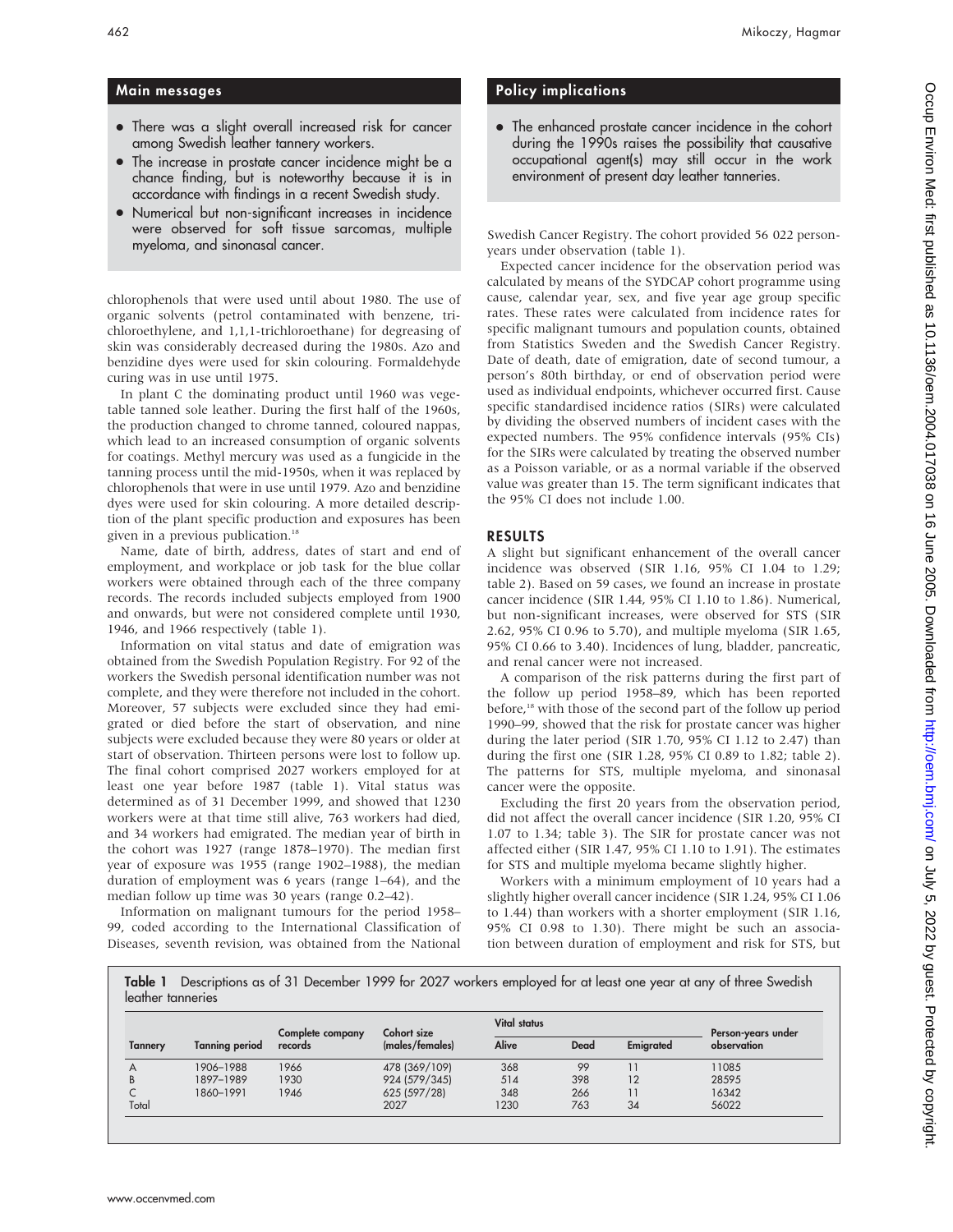|                                        |                          | 1958-89 |                                    |                                                   |                                                                                              | 66-066        |                                              |                       |                                                                                                                                                            | Total     |   |     |                                                                                                                                                                                                                                                                                                     |
|----------------------------------------|--------------------------|---------|------------------------------------|---------------------------------------------------|----------------------------------------------------------------------------------------------|---------------|----------------------------------------------|-----------------------|------------------------------------------------------------------------------------------------------------------------------------------------------------|-----------|---|-----|-----------------------------------------------------------------------------------------------------------------------------------------------------------------------------------------------------------------------------------------------------------------------------------------------------|
| lumour site                            | ICD-7                    |         |                                    | $\simeq$                                          | 95% CI                                                                                       |               | щ                                            | SIR                   | 95% CI                                                                                                                                                     |           | ш | SIR | 95% CI                                                                                                                                                                                                                                                                                              |
|                                        | 5                        |         |                                    |                                                   | $-48$<br>$0.36$ to $\overline{0}$                                                            |               |                                              |                       |                                                                                                                                                            |           |   |     | .53                                                                                                                                                                                                                                                                                                 |
| Stomach<br>Colon                       |                          |         |                                    | <u>ន</u> ្ល័ទ្ធប្អូ <u>បមន្ទ្រី ដូច្ន</u> ី ដូច្ន | $0.62$ to $1.75$                                                                             |               | ៷៸៷៷៰៰៸៸៷៑៴៷៰ <i>៶</i><br>៙៓ៜ៑៰៓៓៰៓៰៴៴៓៓៰៓៓៓ | 288789777999977799777 | 043 to 3.88<br>0.38 to 1.82<br>0.36 to 1.82 5.88<br>0.36 to 1.82 5.88<br>0.36 0.57 to 1.53<br>0.04 to 1.2 to 3.72<br>0.004 to 1.2 to 3.00<br>0.004 to 3.72 |           |   |     | $\begin{array}{l} 5.30 & 0 & 1.53 \\ 0.63 & 0 & 1.78 \\ 0.63 & 0 & 2.7 \\ 0.63 & 0 & 0.7 \\ 0.63 & 0 & 0.7 \\ 0.63 & 0 & 0.7 \\ 0.63 & 0 & 0.7 \\ 0.63 & 0 & 0.7 \\ 0.63 & 0 & 0.7 \\ 0.63 & 0 & 0.7 \\ 0.63 & 0 & 0.7 \\ 0.63 & 0 & 0.7 \\ 0.64 & 0 & 0.7 \\ 0.65 & 0 & 0.7 \\ 0.67 & 0 & 0.7 \\ $ |
|                                        |                          |         | 1.2                                |                                                   | $0.55$ to $1.87$<br>$0.69$ to $2.86$                                                         |               |                                              |                       |                                                                                                                                                            | 23        |   |     |                                                                                                                                                                                                                                                                                                     |
| Rectum<br>Pancreas                     |                          |         |                                    |                                                   |                                                                                              |               |                                              |                       |                                                                                                                                                            |           |   |     |                                                                                                                                                                                                                                                                                                     |
| Sinonasal cavities                     | $\infty$                 |         |                                    |                                                   |                                                                                              |               |                                              |                       |                                                                                                                                                            |           |   |     |                                                                                                                                                                                                                                                                                                     |
|                                        | 621                      |         |                                    |                                                   | $0.46$ to $13.6$<br>$0.75$ to $1.88$                                                         |               |                                              |                       |                                                                                                                                                            |           |   |     |                                                                                                                                                                                                                                                                                                     |
| Lung<br>Breast                         | $\overline{0}$           |         |                                    |                                                   |                                                                                              |               |                                              |                       |                                                                                                                                                            |           |   |     |                                                                                                                                                                                                                                                                                                     |
| Prostate                               | 177                      |         | 553<br>5534071-5785<br>553407-5785 |                                                   | 0.81 to 2.04<br>0.89 to 1.82<br>0.36 to 2.14<br>0.59 to 1.43<br>0.79 to 1.95<br>0.77 to 1.95 | 27            |                                              |                       |                                                                                                                                                            | 35572     |   |     |                                                                                                                                                                                                                                                                                                     |
| Kidney                                 |                          |         |                                    |                                                   |                                                                                              |               |                                              |                       |                                                                                                                                                            |           |   |     |                                                                                                                                                                                                                                                                                                     |
|                                        | 1800<br>1801, 181<br>197 |         |                                    |                                                   |                                                                                              | $\supseteq$   |                                              |                       |                                                                                                                                                            |           |   |     |                                                                                                                                                                                                                                                                                                     |
| Jrinary bladder<br>Soft tissue sarcoma |                          |         |                                    |                                                   |                                                                                              |               |                                              |                       |                                                                                                                                                            |           |   |     |                                                                                                                                                                                                                                                                                                     |
| Multiple myeloma                       | 203                      |         |                                    |                                                   |                                                                                              |               |                                              |                       | $0.026$<br>1.02 to 7                                                                                                                                       |           |   |     |                                                                                                                                                                                                                                                                                                     |
| eukaemias                              | 204-207                  |         |                                    |                                                   |                                                                                              |               |                                              |                       | 7.35                                                                                                                                                       | $\approx$ |   |     |                                                                                                                                                                                                                                                                                                     |
| $\frac{1}{2}$                          | 40-209                   | 233     |                                    |                                                   | 1.32<br>$\overline{6}$<br>$\overline{O}$                                                     | $\frac{8}{2}$ |                                              |                       | $\overline{6}$<br>197                                                                                                                                      | 35        |   |     |                                                                                                                                                                                                                                                                                                     |

|                     |                  | 1958-89 |     |                       |                                                                                                                                                                                                                                                                                                               | 66-066                   |                                                                                               |     |                                                                 | Total   |                                                  |     |                                                                                                                                                                                                                                                                                                                 |
|---------------------|------------------|---------|-----|-----------------------|---------------------------------------------------------------------------------------------------------------------------------------------------------------------------------------------------------------------------------------------------------------------------------------------------------------|--------------------------|-----------------------------------------------------------------------------------------------|-----|-----------------------------------------------------------------|---------|--------------------------------------------------|-----|-----------------------------------------------------------------------------------------------------------------------------------------------------------------------------------------------------------------------------------------------------------------------------------------------------------------|
| Tumour site         | ICD-7            |         |     | SIR                   | 95% CI                                                                                                                                                                                                                                                                                                        | $\circ$                  | ш                                                                                             | SIR | 95% CI                                                          | $\circ$ | ш                                                | SIR | $\overline{\mathbf{C}}$<br>95%                                                                                                                                                                                                                                                                                  |
| Stomach             |                  |         |     |                       | $0.36$ to $1.63$                                                                                                                                                                                                                                                                                              |                          |                                                                                               |     | to $3,23$                                                       |         |                                                  |     |                                                                                                                                                                                                                                                                                                                 |
| Colon               |                  |         |     |                       |                                                                                                                                                                                                                                                                                                               |                          |                                                                                               |     | to 1.94                                                         |         |                                                  |     | $\begin{smallmatrix} 622 & 61 & 1 & 38 \\ 0.64 & 6 & 1 & 37 \\ 0.65 & 6 & 7 & 37 \\ 0.66 & 6 & 7 & 37 \\ 0.67 & 6 & 7 & 37 \\ 0.68 & 6 & 7 & 37 \\ 0.69 & 6 & 7 & 8 & 7 \\ 0.61 & 6 & 7 & 8 & 7 \\ 0.61 & 6 & 7 & 8 & 7 \\ 0.62 & 6 & 7 & 8 & 7 \\ 0.63 & 6 & 7 & 8 & 7 \\ 0.67 & 6 & 7 & 8 & 7 \\ 0.61 & 6 & $ |
| Rectum              |                  |         |     |                       |                                                                                                                                                                                                                                                                                                               |                          |                                                                                               |     |                                                                 | 2752    |                                                  |     |                                                                                                                                                                                                                                                                                                                 |
| Pancreas            |                  |         |     |                       |                                                                                                                                                                                                                                                                                                               |                          |                                                                                               |     | to 2.13<br>to 2.96                                              |         |                                                  |     |                                                                                                                                                                                                                                                                                                                 |
| Sinonasal cavities  | 60               |         |     |                       |                                                                                                                                                                                                                                                                                                               |                          |                                                                                               |     |                                                                 |         |                                                  |     |                                                                                                                                                                                                                                                                                                                 |
|                     |                  |         |     |                       |                                                                                                                                                                                                                                                                                                               | $\overline{\phantom{1}}$ |                                                                                               |     | 1 to 11.2<br>1 to 2.45<br>1 to 2.58                             |         |                                                  |     |                                                                                                                                                                                                                                                                                                                 |
| Lung<br>Breast      | 1621<br>170      |         |     |                       |                                                                                                                                                                                                                                                                                                               | $\circ$                  |                                                                                               |     |                                                                 |         |                                                  |     |                                                                                                                                                                                                                                                                                                                 |
| Prostate            |                  |         |     |                       |                                                                                                                                                                                                                                                                                                               | 26                       |                                                                                               |     |                                                                 | 58568   |                                                  |     |                                                                                                                                                                                                                                                                                                                 |
| Kidney              | 1800             |         |     |                       |                                                                                                                                                                                                                                                                                                               |                          |                                                                                               |     |                                                                 |         |                                                  |     |                                                                                                                                                                                                                                                                                                                 |
| Irinary bladder     |                  |         |     | 882534855685488888888 | $\begin{array}{l} 51 \\ 0.59 \\ 0.54 \\ 0.55 \\ 0.56 \\ 0.57 \\ 0.58 \\ 0.59 \\ 0.50 \\ 0.50 \\ 0.50 \\ 0.50 \\ 0.50 \\ 0.50 \\ 0.50 \\ 0.50 \\ 0.50 \\ 0.50 \\ 0.50 \\ 0.50 \\ 0.50 \\ 0.50 \\ 0.50 \\ 0.50 \\ 0.50 \\ 0.50 \\ 0.50 \\ 0.50 \\ 0.50 \\ 0.50 \\ 0.50 \\ 0.50 \\ 0.50 \\ 0.50 \\ 0.50 \\ 0.50$ | $\circ$                  | a d = 4 u o ¤ o a d d d d d u d<br>3 d = 4 u d d 4 0 d d d u d<br>3 d = 4 u d d 4 0 d d d u u |     | $\begin{array}{c} 2.47 \\ 0.2.04 \\ 0.2.24 \\ 0.84 \end{array}$ |         | 1211 - 021 021 021 031<br>1311 - 021 031 031 031 |     |                                                                                                                                                                                                                                                                                                                 |
| Soft tissue sarcoma | 1801, 181<br>197 |         |     |                       |                                                                                                                                                                                                                                                                                                               |                          |                                                                                               |     |                                                                 |         |                                                  |     |                                                                                                                                                                                                                                                                                                                 |
| Multiple myeloma    |                  |         |     |                       |                                                                                                                                                                                                                                                                                                               |                          |                                                                                               |     |                                                                 |         |                                                  |     |                                                                                                                                                                                                                                                                                                                 |
| Leukaemias          | 204-207          |         |     |                       |                                                                                                                                                                                                                                                                                                               |                          |                                                                                               |     | to 4.04<br>to 7.70                                              |         |                                                  |     |                                                                                                                                                                                                                                                                                                                 |
| All sites           | 40-209           |         | 167 |                       | to $1.40$<br>$\infty$                                                                                                                                                                                                                                                                                         | $\infty$                 | $\overline{z}$                                                                                |     | $\overline{Q}$                                                  | 313     | 261                                              |     | 1.34<br>$\overline{Q}$<br>$\overline{0}$                                                                                                                                                                                                                                                                        |